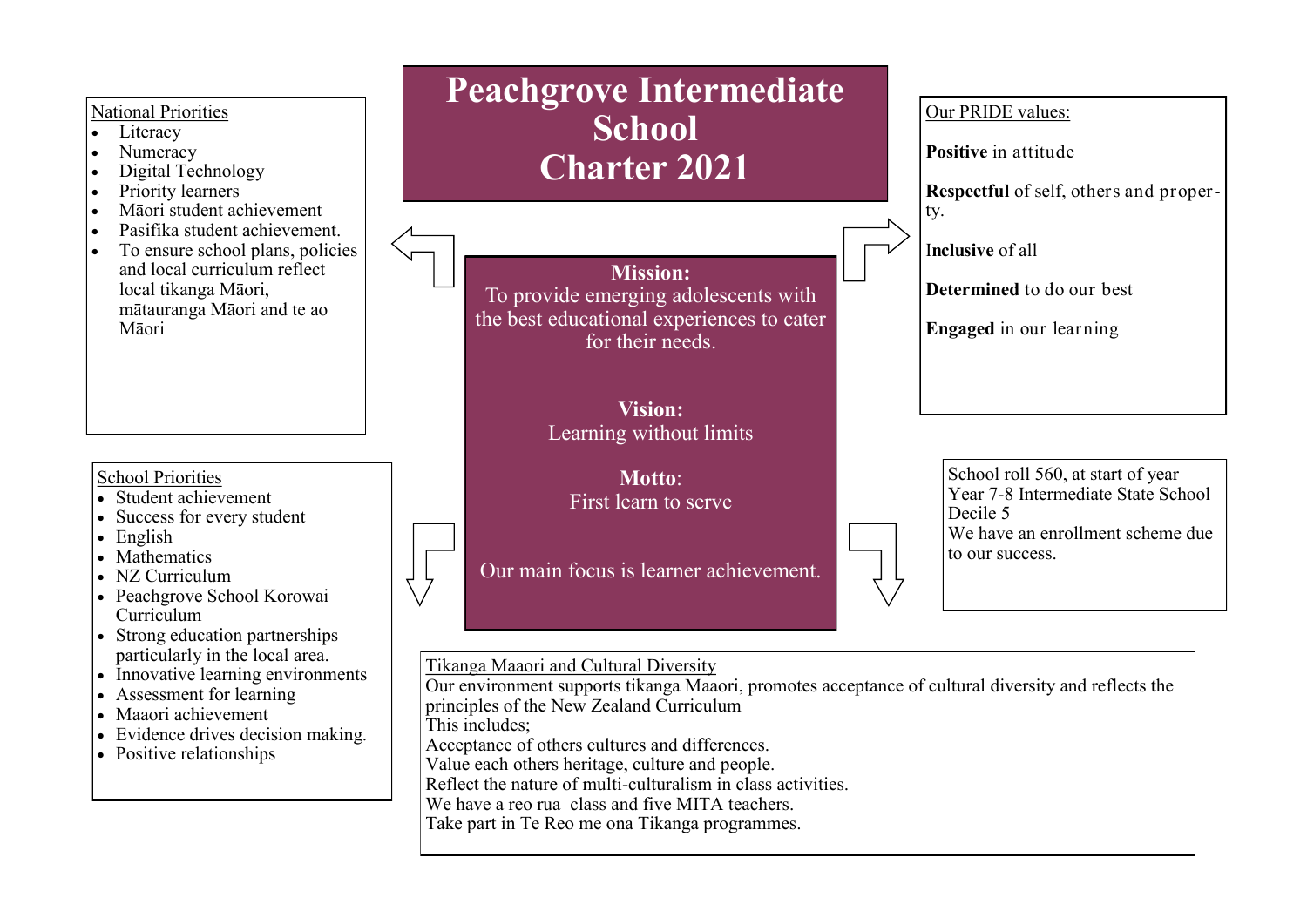| Peachgrove School Strategic Plan 2021-2024                                                                                                                                                                                                                                                                                                                                                                                                                                                                                                                                                                                                                                                                                                                                                                                                                                                                                                                                        |                                                                                                                                                                                                                                                                                                                                                                                                                                                                                                                                                                                                                                                                                                                                                                                                                                                                                                                                                                                                                  |                                                                                                                                                                                                                                                                                                                                                                                                                                                                                                                                                                                                                                                                                                   |  |  |  |  |
|-----------------------------------------------------------------------------------------------------------------------------------------------------------------------------------------------------------------------------------------------------------------------------------------------------------------------------------------------------------------------------------------------------------------------------------------------------------------------------------------------------------------------------------------------------------------------------------------------------------------------------------------------------------------------------------------------------------------------------------------------------------------------------------------------------------------------------------------------------------------------------------------------------------------------------------------------------------------------------------|------------------------------------------------------------------------------------------------------------------------------------------------------------------------------------------------------------------------------------------------------------------------------------------------------------------------------------------------------------------------------------------------------------------------------------------------------------------------------------------------------------------------------------------------------------------------------------------------------------------------------------------------------------------------------------------------------------------------------------------------------------------------------------------------------------------------------------------------------------------------------------------------------------------------------------------------------------------------------------------------------------------|---------------------------------------------------------------------------------------------------------------------------------------------------------------------------------------------------------------------------------------------------------------------------------------------------------------------------------------------------------------------------------------------------------------------------------------------------------------------------------------------------------------------------------------------------------------------------------------------------------------------------------------------------------------------------------------------------|--|--|--|--|
| Maximising Student<br>Learning & Achievement                                                                                                                                                                                                                                                                                                                                                                                                                                                                                                                                                                                                                                                                                                                                                                                                                                                                                                                                      | Developing Quality<br>Learning Environments                                                                                                                                                                                                                                                                                                                                                                                                                                                                                                                                                                                                                                                                                                                                                                                                                                                                                                                                                                      | School Organisation &<br><b>Structure</b>                                                                                                                                                                                                                                                                                                                                                                                                                                                                                                                                                                                                                                                         |  |  |  |  |
| Build positive relationships.<br>Identify the specific needs of students and plan<br>programmes or provide extra support to cater<br>for these needs.<br>Mathematics<br>• All students are able to successfully access<br>the New Zealand Curriculum.<br>English<br>• All students are able to successfully access<br>the New Zealand Curriculum.<br>Māori & Pacifika Student Achievement<br>Have high expectations for Māori and<br>$\bullet$<br>Pacifika students<br>Reorua class<br>$\bullet$<br>Focus on the principles of Tātaiako and Ka<br>Hikitia. Provide opportunities for Māori<br>student engagement and success.<br>Poly group<br>$\bullet$<br>Implement learning languages programme<br>with a focus on te reo.<br>Assessment<br>Implement our school wide assessment<br>schedule.<br>Utilise our SMS for analysis of data both<br>current and longitudinal.<br>Enhance assess to learn focus<br>$\bullet$<br>Use evidence to make informed strategic<br>decisions. | Deliver a holistic, authentic, student<br>focused local curriculum<br>Learning Programmes & Teaching Delivery<br>Implement our school wide teaching &<br>learning practices encompassing the<br>values, principles and key competencies.<br>Continue the development of the<br>Peachgrove School Curriculum<br>Major curriculum foci in maths and<br>English.<br><b>Implement Positive Behaviour 4</b><br>$\bullet$<br>Learning, PB4L across the school<br>Grow our teachers.<br>Personal and Professional Development<br>Based on evidenced needs.<br>Increase teacher knowledge.<br>Build positive relationships.<br>$\bullet$<br>Literacy & math focus.<br>$\bullet$<br>Assessment for learning<br>$\bullet$<br>Continue Implementation of the NZ<br>$\bullet$<br>Curriculum.<br>Develop and maintain the ICT<br>$\bullet$<br>infrastructure within the school to meet<br>the current needs of students in learning<br>for the future.<br>Develop teacher knowledge of te reo me<br>$\bullet$<br>ona tikanga. | Property<br>Implement our new 5 year plan.<br>Create flexible spaces that meet the needs of<br>our students and building standards.<br>Enhance our learning environment.<br><b>Human Resources</b><br>Provide teachers with learning and admin<br>support<br>Performance management programme.<br>Appraisal goals targeting individual needs.<br>Curriculum<br>Implement school self review programme.<br>School wide planning and reporting<br>programme.<br>Finance<br>Budget set for resources, professional<br>development and property.<br>Maintain a working capital of at least 10%<br>of the total budget.<br>Promotion of the school.<br>Communication<br>Newsletters, facebook, website |  |  |  |  |

Action plans for goals are reported on in Principal Reports, Curriculum Achievement Reviews and the 5 YA Property plan.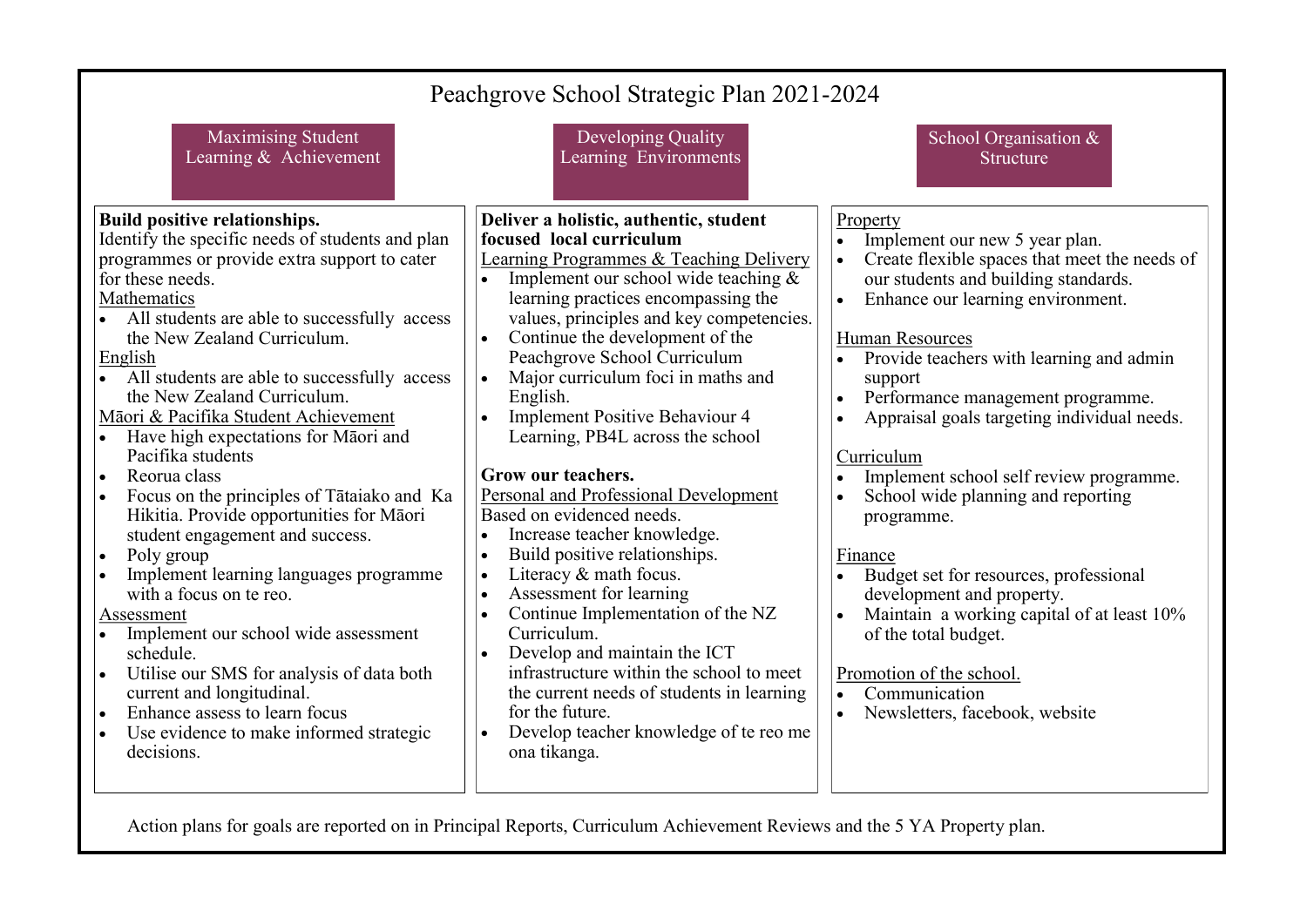## Annual Plan: Progress Overview